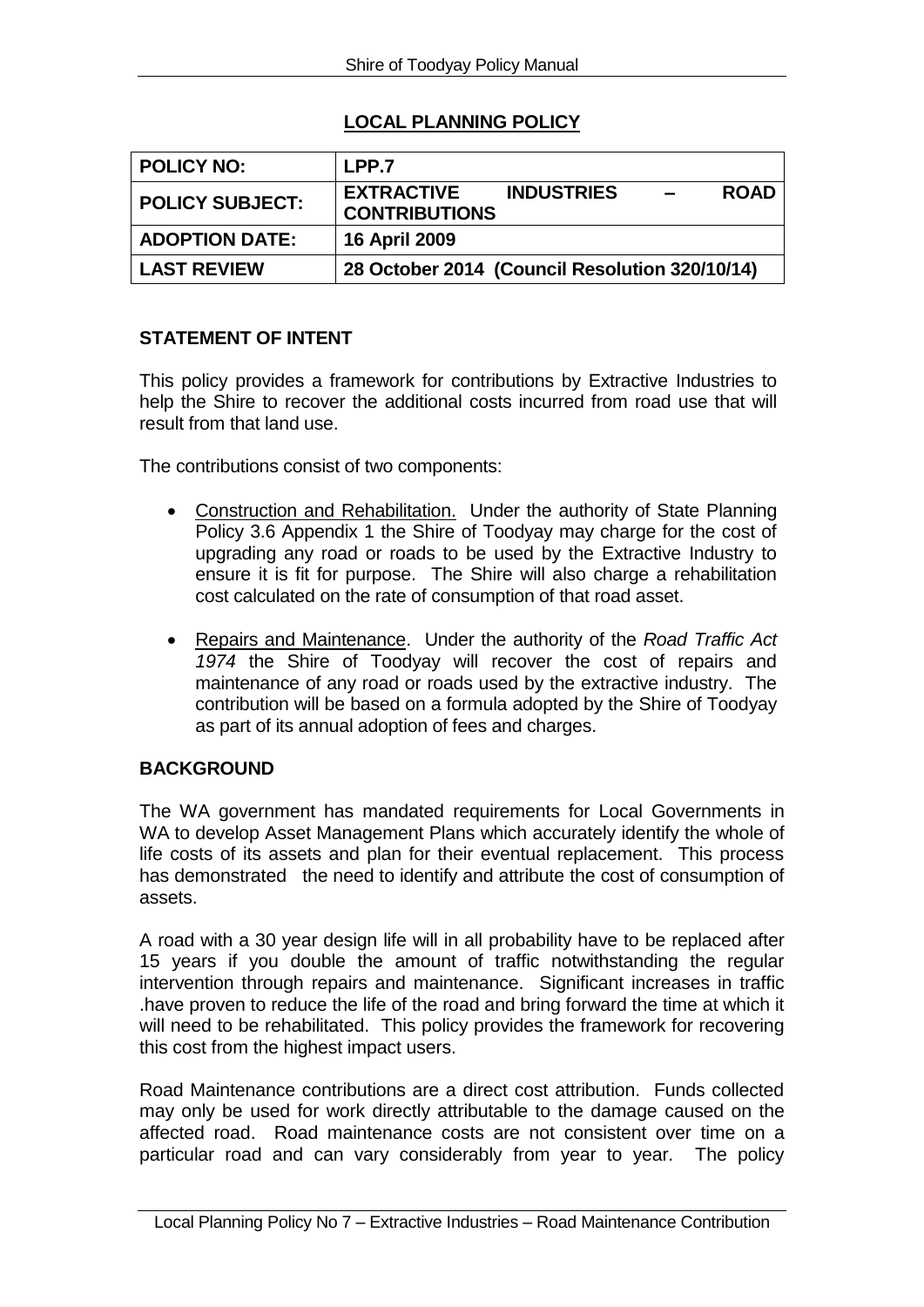smooths the contributions over the life of the freight task and allows for an additional charge or refund at the conclusion of the project.

# **OBJECTIVES**

- To ensure those portions of Shire of Toodyay controlled roads affected by the activities relating to Extractive Industries are maintained to acceptable standard at no extra burden of cost to Council.
- To prescribe an annual road maintenance contribution, applicable to all Extractive Industries within the Shire of Toodyay, for recovery of expenses towards maintenance and repair of roads due to heavy and/or extraordinary traffic associated with the operation of an Extractive Industry, in keeping with Sections 84 and 85 of the *Road Traffic Act 1974*.
- To ensure that the prescribed road maintenance contribution correlates with activity and usage of the Shire of Toodyay road network.
- To ensure that sufficient funds are collected to fund the reduced life of Shire roads resulting from extraordinary use by an extractive industry.

## **DEFINITIONS**

**'Equivalent Standard Axle'** is a measure developed by the national transport Commission to accurately attribute the damage to roads to particular vehicle classes by equating this damage to multiples of the damage caused by a single axle of standard dimensions and characteristics. A standard axle is defined as a single axle with two sets of dual tyres (SADT) carrying a total load of 80 KN (8.2 tonnes). Every vehicle combination may be expressed as a number of ESAs.

**'Extractive Industry'** means an industry which involves the extraction, quarrying or removal of sand, gravel, clay, hard rock, stone or similar material from the land and includes the treatment and storage of those materials, or the manufacture of products from those materials on, or adjacent to, the land from which the materials are extracted, but does not include industry – mining;

*Note: Definition is consistent with that of "Industry – Extractive" under the Shire of Toodyay Local Planning Scheme No. 4.*

**'Extraordinary Use'** means any road use by a single project that constitutes more than 10% of the total use of that road calculated on Equivalent Standard Axles.

**'Road'** means any highway, road or street open to, or used by, the public and includes every carriageway, footway, reservation, median strip and traffic island thereon;

*Note: Definition is consistent with Road Traffic Act 1974.*

**'License'** means a license issued under the Shire of Toodyay Extractive Industries Local Law as amended;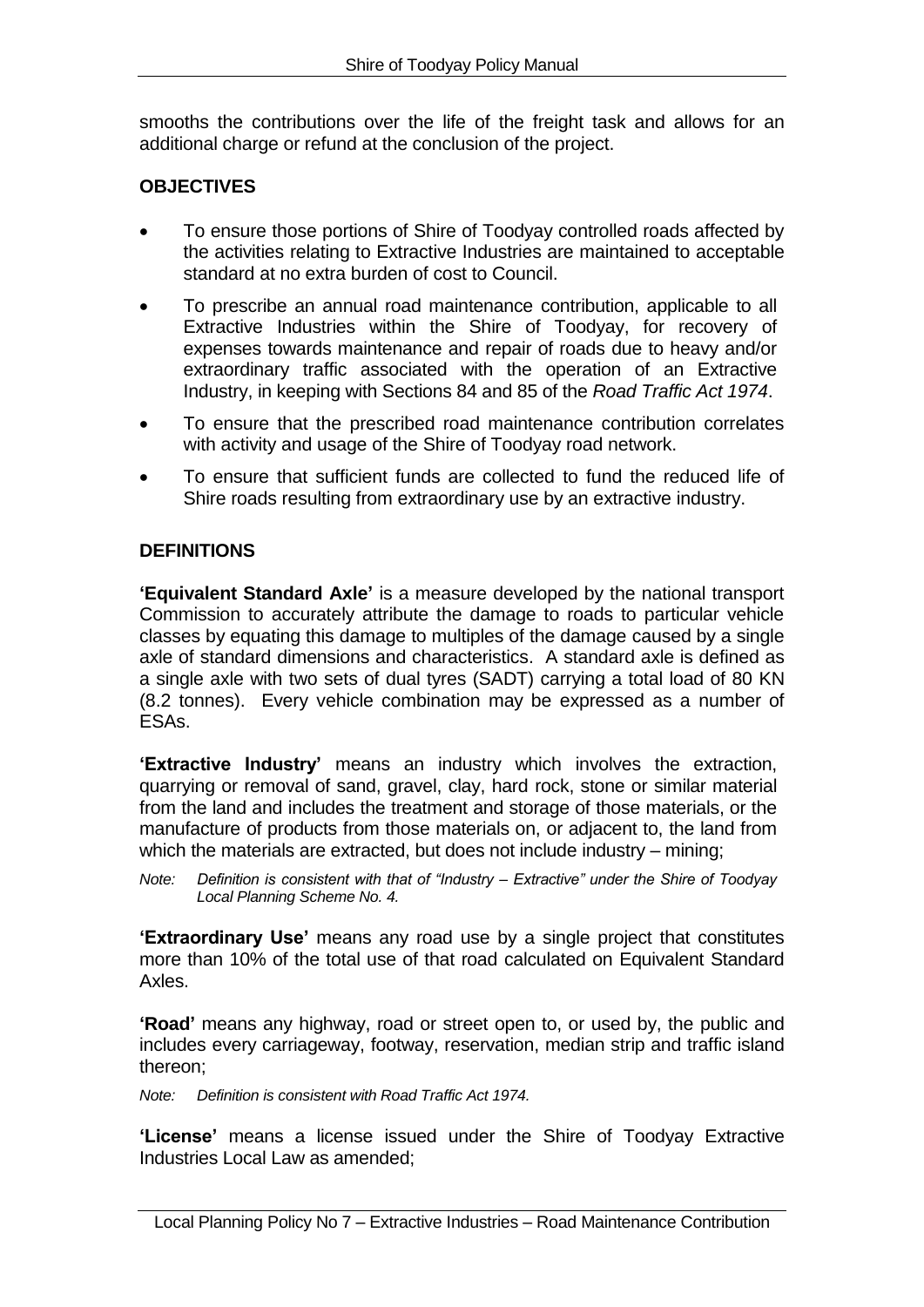**'Licensee'** means the person named in the license as the licensee.

### **STATUTORY POWER**

This Local Planning Policy has been prepared in accordance with Clause 2.2 of the Shire of Toodyay Local Planning Scheme No. 4.

State Planning Policy 3.6, developed under the authority of Section 26 of the *Planning and Development Act 2005,* provides authority for the collection of developer contributions for roads or infrastructure.

Section 85 (2) of the *Road Traffic Act 1974* provides authority for road owners to recover expenses of damage for extraordinary traffic.

The *Shire of Toodyay Extractive Industry Local Law 1999*, adopted under the authority of the *Local Government Act* 1995 provides for the imposition of conditions on Extractive Industry licenses.

#### **POLICY STATEMENT**

#### **1 Application of Policy**

1.1 This policy applies to all Extractive Industry operations within the Shire of Toodyay.

### **2 Construction**

- 2.1 When determining a planning application for a new extractive industry the Shire will identify the most appropriate route from the site to a state controlled road suitable for the transport of the material.
- 2.2 The most suitable route may not be entirely within the Shire of Toodyay and may require further permissions from a neighbouring Local Government.
- 2.3 The Extractive Industry will be required to have the route assessed by a suitably qualified transport engineer to determine what improvements (if any) are required to make the route suitable for the freight task associated with the Extractive Industry. If the Extractive Industry proposes to use Restricted Access Vehicles further assessment by main Roads WA will be required.
- 2.4 The full cost of any identified improvements will be required to be met by the Extractive Industry.
- 2.5 The identified works may be completed by the Shire and charged to the Extractive Industry or completed by contractors appointed by the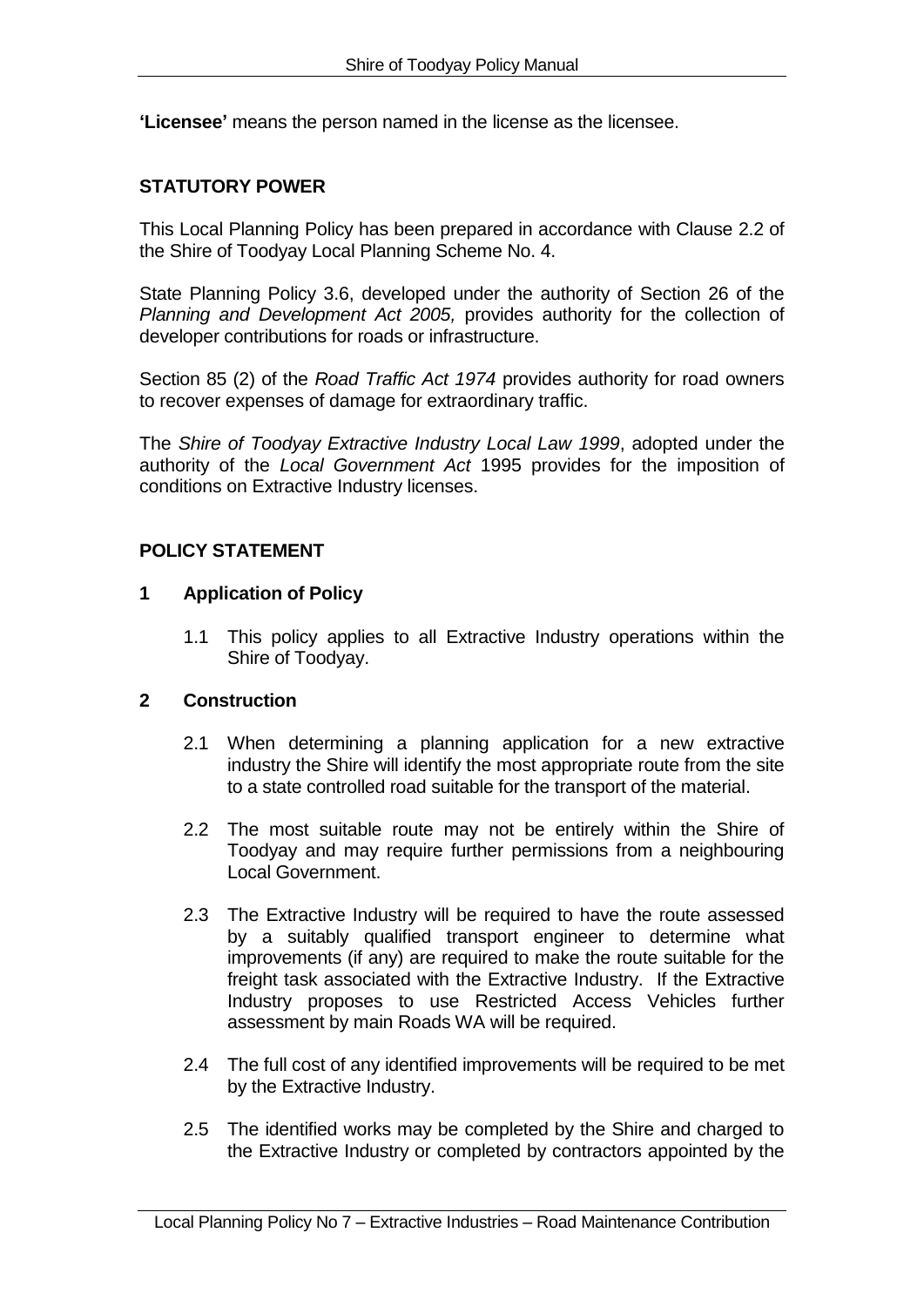Extractive Industry provided the work is completed to the satisfaction of the Shire of Toodyay.

- 2.6 Any further Extractive Industry subsequently using a newly improved road within 10 years of the upgrade funded under this policy will be charged a proportion of the cost of the road upgrade.
- 2.7 The cost of any improvements will be inflated to current value, and then discounted on a pro rata basis for the portion of the 10 years remaining, the proposed level of usage and the length of the road to be used.
- 2.8 This additional charge will be repaid to the Extractive Industry that funded the upgrade.

#### **3 Road Rehabilitation**

- 3.1 Each year any extractive industry operating on a Shire of Toodyay road will pay a road rehabilitation contribution to recover the reduction in road life attributable to that project.
- 3.2 The road rehabilitation contribution will be .reviewed by Council each year based on contemporary road construction costs for roads of that standard, the design life of the road and the asset life consumed by the Extractive Industry
- 3.3 Reduction in the life of roads occurs at the end of the road life and may not be visible immediately.
- 3.4 Funds collected by this measure will be placed in the Shire of Toodyay Road Reserve, but may only be expended on the road for which the contribution is made.
- 3.5 A road construction charge (as a condition precedent to planning approval) and any road rehabilitation contributions are not mutually exclusive and may co-exist. A road once developed becomes a shire responsibility and liability and will eventually need to be replaced to as new standard.

#### **4 Road Maintenance**

- *Note: These provisions are in addition to the requirements of the Shire of Toodyay Extractive Industry Local Law as amended. All applications are still required to satisfy the requirements of the Shire of Toodyay Extractive Industry Local Law as amended.*
- 4.1 Those portions of Shire of Toodyay controlled roads affected by the activities relating to an Extractive Industry site shall be maintained to a standard acceptable to the Shire of Toodyay at the licensee's cost to the extent of any damage or wear and tear attributable to the extractive industry.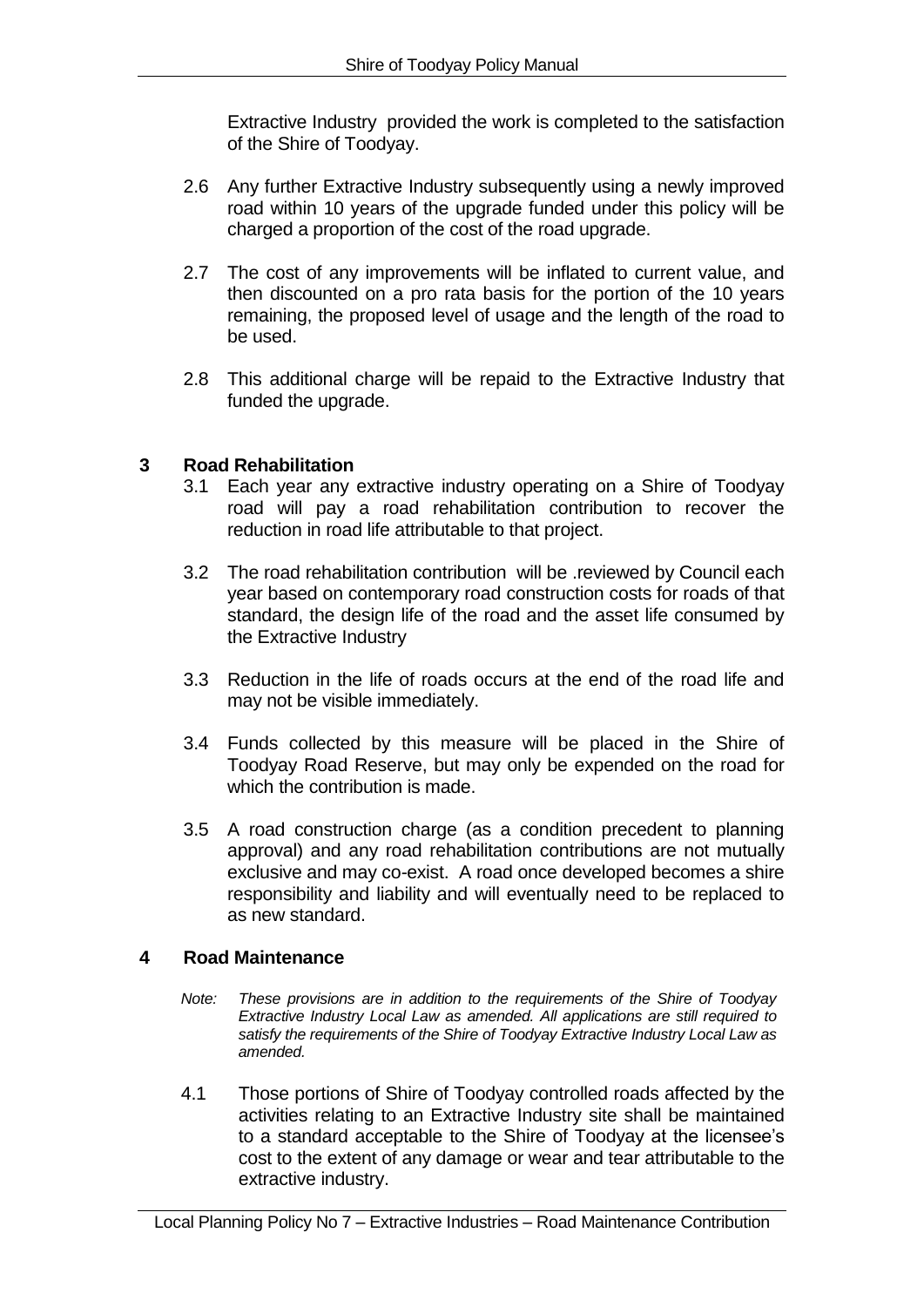- 4.2 To achieve this, the licensee shall pay an annual road maintenance contribution determined at the time the Extractive Industry License is issued.
- 4.3 The rate charged will be the rate specified in the Shire of Toodyay's Annual Schedule of Fees and Charges for the first year, inflated by the Perth CPI for each subsequent year of license period. The CEO may negotiate a flat rate for the life of the project based on the net present value of the projected contributions.
- 4.4 The road maintenance contribution shall be calculated based on the volume of material transported on the road expressed as as equivalent standard axles (ESAs). This will be used to calculate a cost per tonne specific to that project and that license.
- 4.5 The road maintenance contribution shall be made annually for the lifetime of the facility, the conclusion of which will be marked by the completion of all rehabilitation works to the satisfaction of the Shire of Toodyay.
- 4.6 Payment of the road maintenance contribution shall be made in advance, with the first payment due upon the commencement of operations. Thereafter, payment may be made on a quarterly basis.
- 4.7 A report detailing all activities and tonnages of material transported to and from the Extractive Industry site for the financial year period ending 30th June is to be submitted to the Shire of Toodyay by 31st July each year.

All road maintenance contributions shall be held in reserve and drawn down as specific maintenance activities are undertaken. At the conclusion of the extractive industry the balance of funds will be retained for deferred maintenance activities such as reseal and reconstruction.

## **5 Cumulative Upgrade Requirements**

- 5.1 Each project and extractive industry is assessed in isolation from other projects. There will be occasions when the cumulative effect of multiple projects using the same road or route may create the need for an upgrade to the road. This could include for example installation of a passing or slip lane, or upgrade to an intersection.
- 5.2 The Shire of Toodyay will quantify the cost of any required upgrades and identify any funding available to contribute to the upgrade including Main Roads contributions, black spot funding or other roads funding. The balance of the cost of the project will be charged to individual extractive industries based on the proportionate impact of the traffic from each project. Such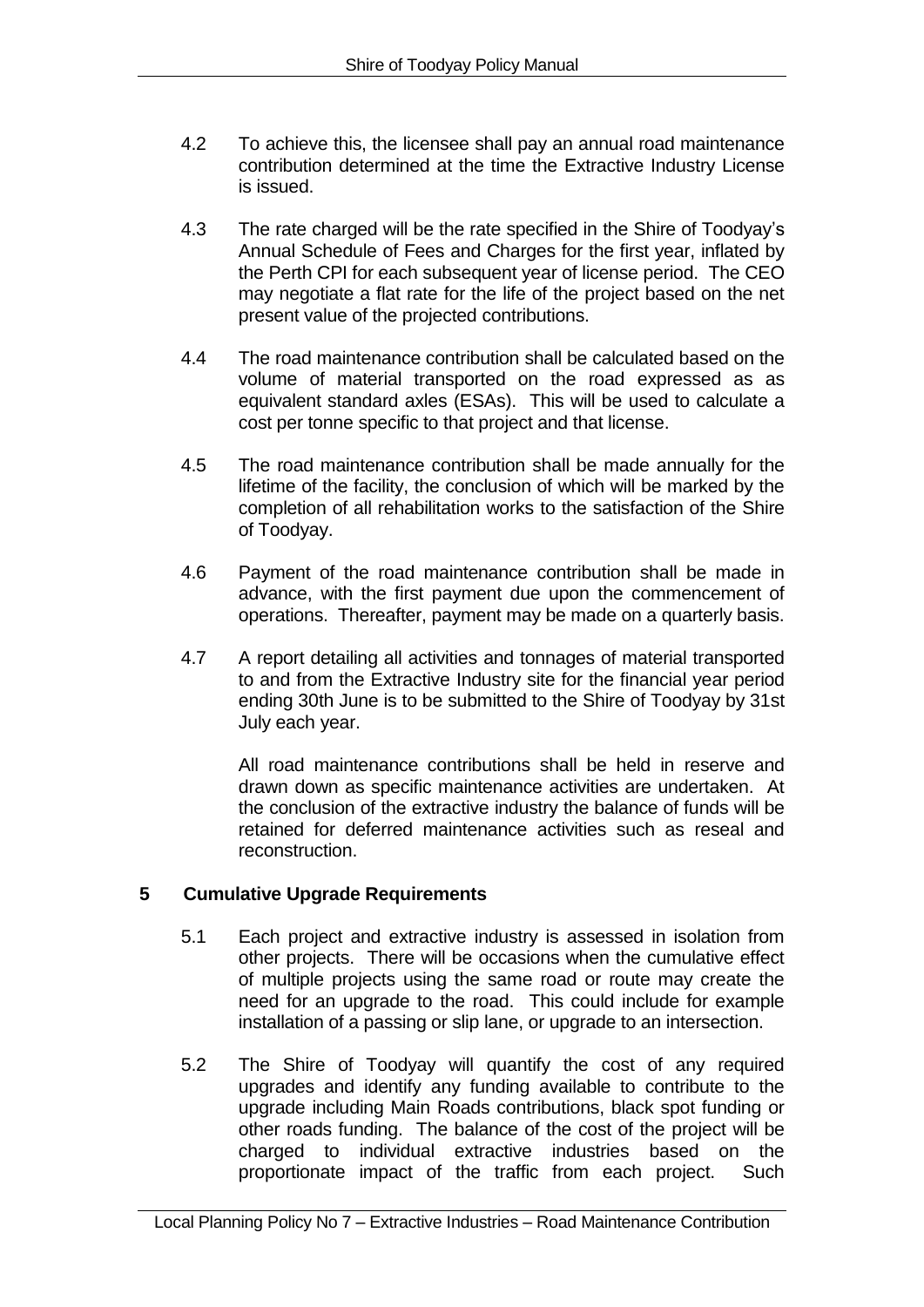contributions will be additional to other contributions by the extractive industry except that any part of the project that could be characterised as Road rehabilitation as set out in section 3 may be funded in part from these contributions, again in proportion to the impact of traffic from each project

5.3 All decisions in relation to the allocation of rehabilitation contributions will be at the discretion of the CEO of the Shire of Toodyay.

### **6 CEO Authority to Negotiate**

6.1 The CEO is authorised to negotiate with the proponent of the<br>Extractive Industry to determine alternative contribution Extractive Industry to determine arrangements provided that the CEO is satisfied that any alternative arrangements provide equivalent or better value to the Shire of Toodyay.

> **Reviewed Council Meeting 21 May 2009 Reviewed Council Meeting 13 May 2010 Review Council Meeting 28 October 2014**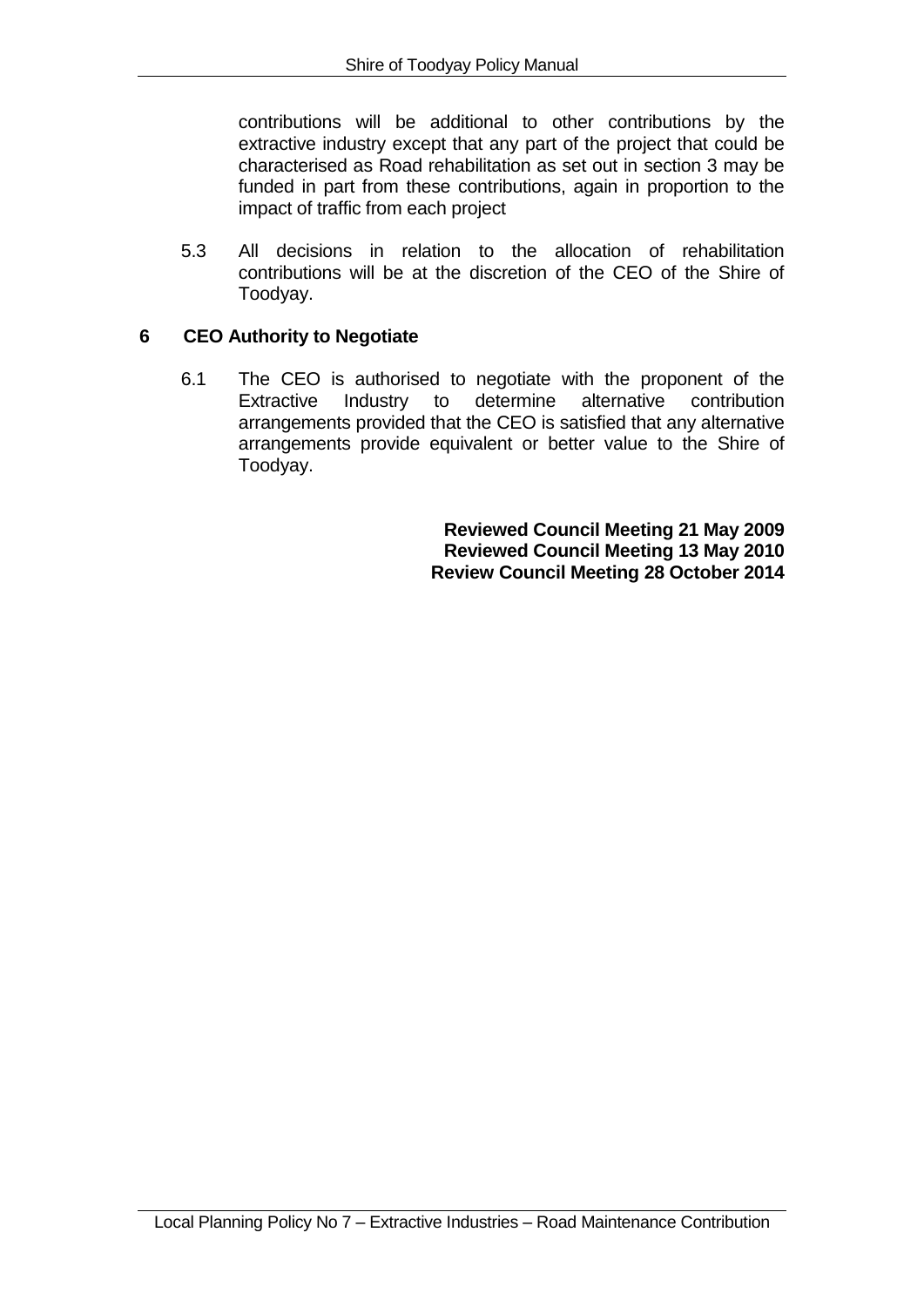Appendix One:

# **ROAD REHABILITATION CONTRIBUTION (CAPITAL)**

Contributions will be calculated as follows:

| Re-Seal of Road (occurs every 15 years)  | \$30,000 per km (a)       |
|------------------------------------------|---------------------------|
| Reconstruction of road every forty years | \$110,000 per km (b)      |
| Total Whole of Life Road Works per km    | \$170,000 per km (c)      |
| Annual cost per kilometre                | \$4,250 per km $(c / 40)$ |

The proponent's contribution per kilometre will be apportioned according to the percentage of road wear attributable to the proponent's road use.

#### Examples of the completed calculation for two recent projects are set out below:

| <b>ITEM</b>                                         | Company A - Morangup Rd | <b>Company B - Chitty Rd</b> |
|-----------------------------------------------------|-------------------------|------------------------------|
| Annual cost per Km                                  | \$4,250.00              | \$4,250.00                   |
| Haulage as a proportion of<br><b>Total Road use</b> | 0.4                     | 0.3                          |
| Haul Distance                                       | 10                      | 8.5                          |
| Annual Charge                                       | \$17,000.00             | \$10,837.50                  |
| Per Tonne Equivalent                                | \$0.05                  | \$0.03                       |